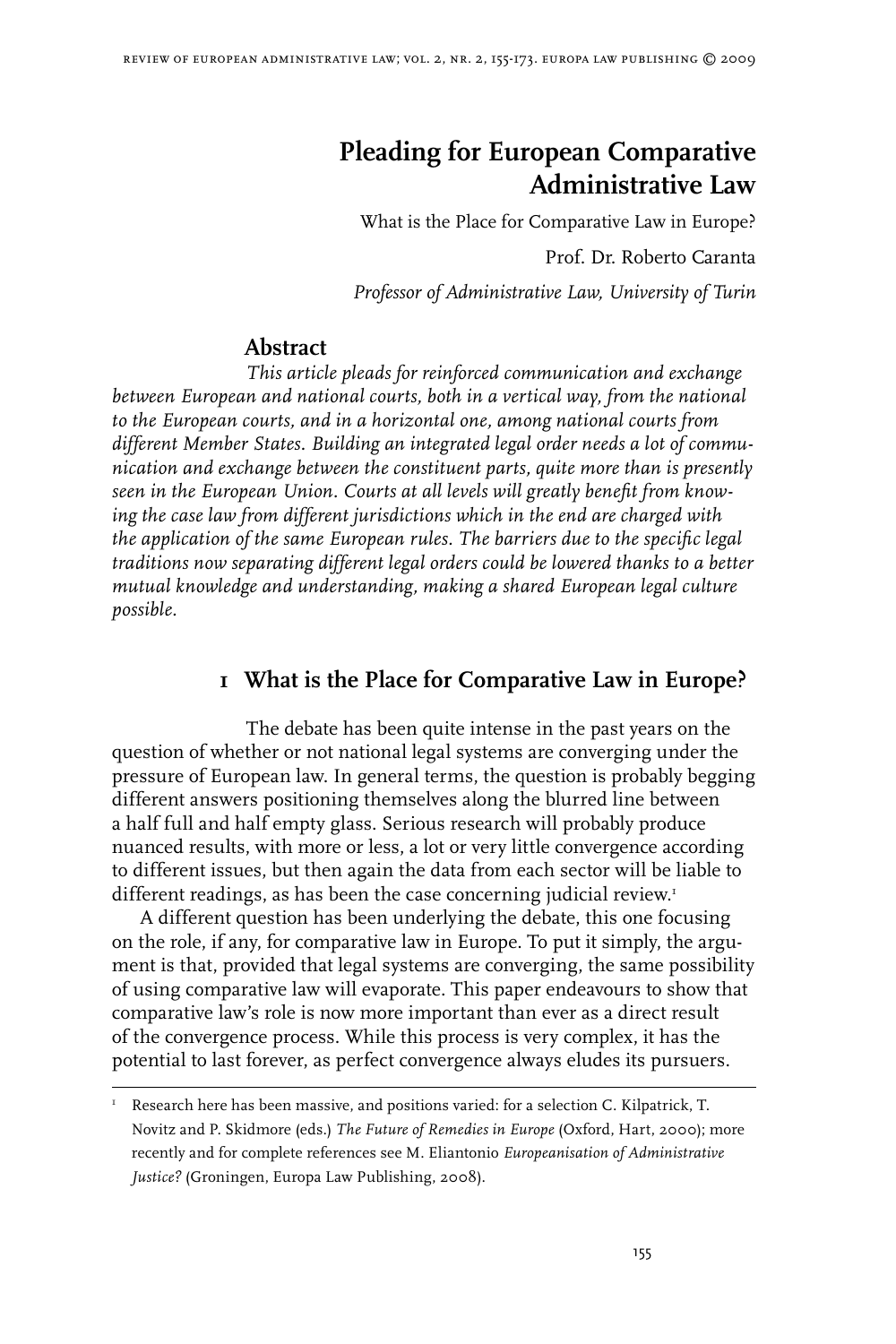Centrifugal forces never sleep, and even legal systems feigning unification have to develop institutions to keep the law in line, such as the *stare decisis* doctrine for the common law systems and the *Cour de cassation* for those countries under French influence.

In the European legal order, which is neither unified nor, even strictly speaking, federal, centripetal and centrifugal forces fight an incessant war.<sup>3</sup> Comparative law, by helping to better know the differences, is invaluable not just in measuring the positions on the ground, but in discerning and understanding the points of attrition and in finding ways to smooth them as much as possible or desirable. Keep in mind that the desired end is not uniformity, as a degree of differentiation is not only unavoidable but helpful: '*L'harmonisation ne veut pas dire l'unification. Elle admet les differences et les ordonne*'. It is, however, necessary to limit the differences in order to prevent them from interrupting the harmonious workings of the integration process. The formula of '*pluralisme administratif eurocompatible*' provides room for both plurality and unity.

### **2 Reinforcing the Flow of Information**

A prerequisite of comparison is knowledge of something else. To make any comparison, one needs to know at least two things. Any discourse about convergence involves comparing rules and principles

- M. Delmas-Marty *Pour un droit commun* (Paris, Seuil, 1994) 240; the book was translated into English under the title *Towards a Truly Common Law: Europe as a Laboratory for Legal Pluralism* (Cambridge, Cambridge University Press, 2002).
- 5 See M.P. Chiti 'Les droits administratifs nationaux entre harmonisation et pluralisme eurocompatible' in J-B. Auby and J. Dutheil de la Rochère (dir.) *Droit Administratif Européen* (Bruxelles, Bruylant, 2007) 669 f.

When comparing England and France R. Cross and J.W. Harris *Precedent in English Law* 4th (Oxford, Clarendon, 1991) 14, came to the conclusion that, 'Notwithstanding the great theoretical differences between the English and French approaches to case-law, and the total absence of rules of precedent in France, the two system have more in common that might be supposed'; the first fact to support the conclusion was that 'French judges and writers pay the greatest respect to past decisions of the *Cour de Cassation*'.

<sup>&</sup>lt;sup>3</sup> It is therefore necessary 'to stay clear, on the one hand, of the naïve assumption that European integration is a process of real convergence without concomitant divergence, and, on the other, of the pessimistic assumption that there is a process of divergence without hope of real convergence' S. Prechal and B. van Roermund 'Binding Unity in EU Legal Order: An Introduction' in S. Prechal and B. van Roermund (eds.) *The Coherence of EU Law. The Search for Unity in Divergent Concepts* (Oxford, Oxford University Press, 2008) 8; see also the contributions in P. Beaumont, C. Lyons and N. Walker (eds.) *Convergence and Divergence in European Public Law* (Oxford, Hart, 2002).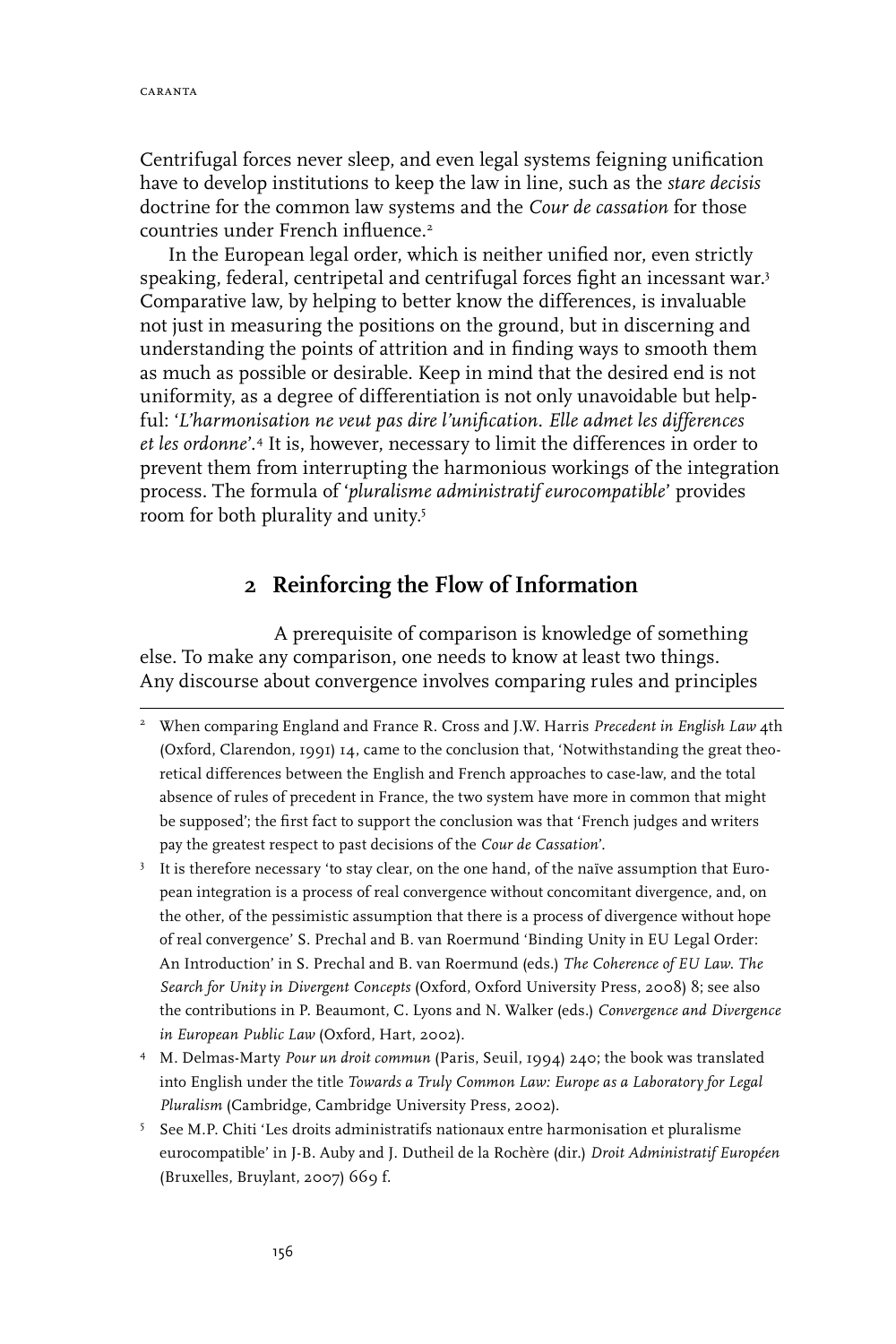from different legal orders, to see whether distances are being reduced or increased. At the same time, even if convergence through parallel developments cannot be ruled out, convergence is normally the result of imitation, of knowingly adopting foreign rules which seems to be preferable to the ones that are in place. These platitudes deserve mentioning because after the age of codification most lawyers knew only one thing, their own legal order – their national legislation, case law, and scholarly works. Legal systems were very introverted.

These days, knowledge of domestic rules is patently not enough. Knowledge of European law is a necessity. This means we need (as we indeed have) robust information flows from Europe to the different Member States. Most EU legislation and – to a lesser extent – case law are available in all the official languages. The same applies to the websites of European institutions. These days, legal journals in the Member States publish and discuss the same materials. Other editorial products supplement the knowledge of domestic legal practitioners.

This is not sufficient to create an epistemic (legal) community or, to use a more venerable expression, a *jus commune*. One feature is striking – the scholarly world of European law is still, to a fair extent, compartmentalised along linguistic (if not national) lines.<sup>7</sup> Being written in English, and to a lesser extent, in French, a number of legal journals, either general or specialised, attract contributions from many different Member States and have a correspondingly wide circulation.<sup>8</sup> These are the only true European instruments of discussion and information besides the official documents and websites. All the remaining publications concerning European law have contributors and readerships very much limited along linguistic lines. As such, their impact cannot be but limited.<sup>9</sup>

- The *jus commune* is quite often recalled: e.g. W. Van Gerven 'Bridging the Gap between Community and National Laws: Towards a Principle of Homogeneity in the Field of Legal Remedies?' in *Common Market L. Rev.* 1995, 679*;* R. Caranta 'Judicial Protection against Member States: A New Jus Commune Takes Shape' in *Comm. Market Rev.* 1995, 703.
- Its worth remembering that the pioneering study in this area, J. Schwarze *European Administrative Law* 2nd (London, Sweet & Maxwell, 2006), was originally published in German and later also translated in French.
- B. Markesinis *Comparative Law in the Courtroom and in the Classroom* (Oxford, Hart, 2003) 76 f, stresses the inevitable dominance of English, the *lingua franca* of business and finance and law.
- This is the problem facing for instance the *Rivista italiana di diritto pubblico comunitario*, having been published in Italy for above 20 years but failing to attract much international readership; the problem is shared by otherwise excellent works such as M. Chiti – G. Greco (eds.) *Trattato di diritto amministrativo europeo* 2nd ed. (Milano, Giuffré, 2007), and G. Della Cananea (ed.) *Diritto amministrativo europeo* (Milano, Giuffré, 2006). A different fate may befall to books such as J-B. Auby and J. Dutheil de la Rochère (dir.) *Droit Administratif*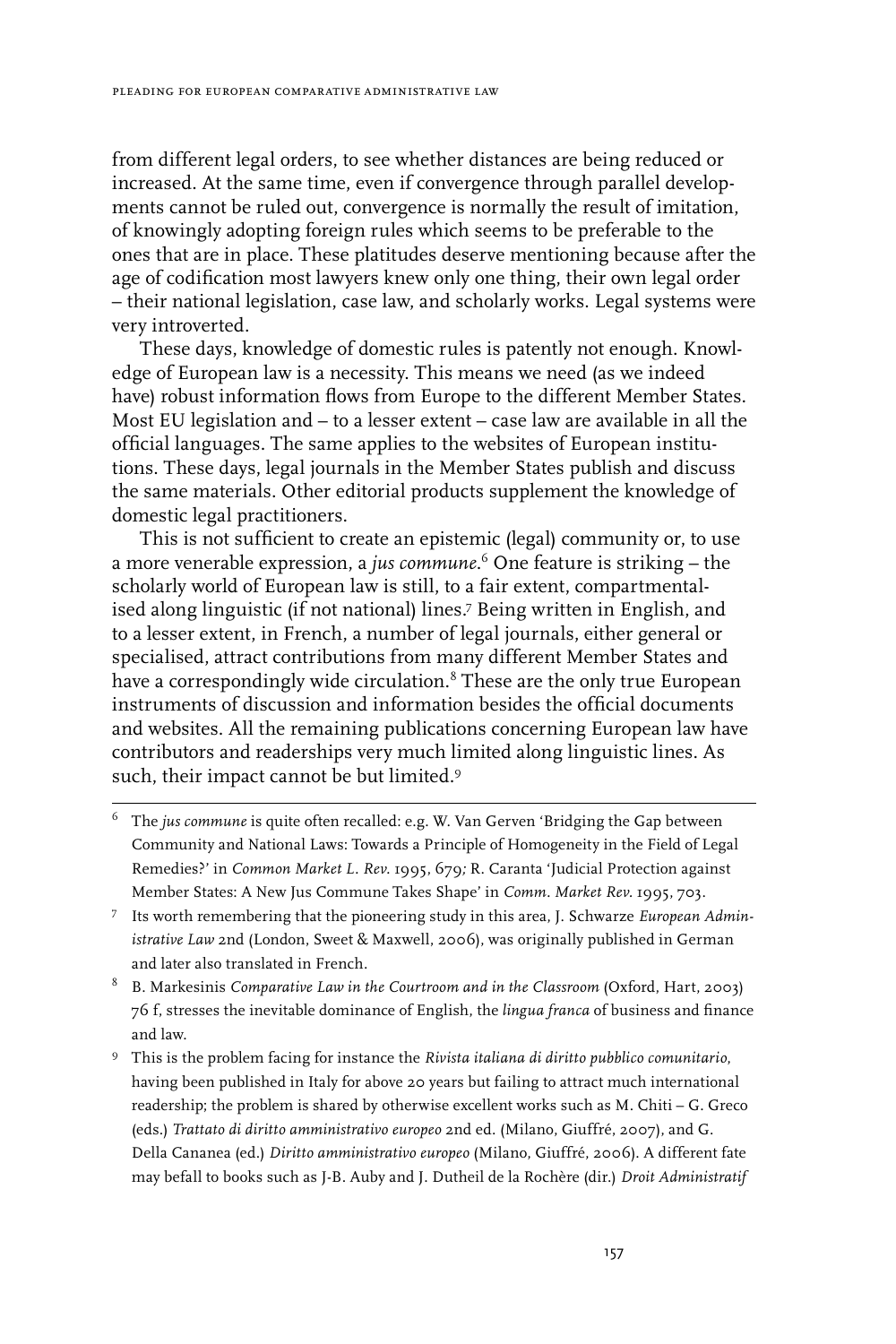caranta

Basil Markesinis has cautioned that even when using the same language conceptual misunderstandings are possible.<sup>10</sup> Things may only be worse when different languages are used. As Lord Denning famously put it, 'Words are the lawyer's tools of trade'.11 He suggested 'would-be' lawyers to become acquainted with the masters of language (in his case, English).12 The problem is, European institutions have a fair number of working languages and European law has an even vaster number of official languages. The consequence is that European law is very much nationalised once it enters the legal order of Member States, not only in the very obvious sense that some instruments – such as the directives – need implementation into national law (and that the despicable practice of cut and paste implementation, widespread in many Member States, leads to insufficient attention being paid to often divergent conceptual apparatus and consequent problems in understanding and applying rules having their origin in Europe). What is relevant here is another aspect of nationalisation. Much of the analysis and debate on the meaning and application of European rules becomes introverted in the different linguistic areas and more often so in the separate national legal systems. So, for instance, Italian practitioners read books and articles written by other Italians, possibly, but not necessarily, scholars, which in turn write mainly in Italian and rarely read anything written in a language different from Dante's.

To a certain extent, this is inevitable. The implementation of the same European rules is often going to raise different questions in different legal contexts. The first concern of every lawyer is how to apply the new rules in practice. It is therefore inevitable to find that the same directive or judgment may be approached very differently from country to country. This, specifically, accentuates the perception that the national legal orders are still quite distant. However, European legal traditions are not galaxies apart. A question relevant in Italy may very well be relevant in France; one country could have already attempted an answer while the other one is still searching for one. It would make sense to learn from fellow Member States. The quality in the analysis and discussion of European rules would benefit from a much more intense cross-border dialogue.<sup>13</sup> Attention to other jurisdictions' take on Community law issues will not just be helpful, it will in time lead to the

*Européen* above fn 5; apart that French is more widely read than Italian, involving contributors from many Member States helps the dissemination of the book.

<sup>&</sup>lt;sup>10</sup> B. Markesinis *Comparative Law in the Courtroom and in the Classroom* above fn 8 174.

<sup>&</sup>lt;sup>11</sup> Lord Denning *The Discipline of Law* (London, Butterworths, 1979) 5.

<sup>12</sup> *Ibid.* 6 f.

<sup>&</sup>lt;sup>13</sup> This is not a new idea: see the 'Prologue' to A-M. Slaughter, A. Stone Sweet and J.H.H. Weiler (eds.) *The European Courts and National Courts* (Oxford, Hart, 1998) xii f: 'Judicial dialogue can also be horizontal – among national courts of different countries'.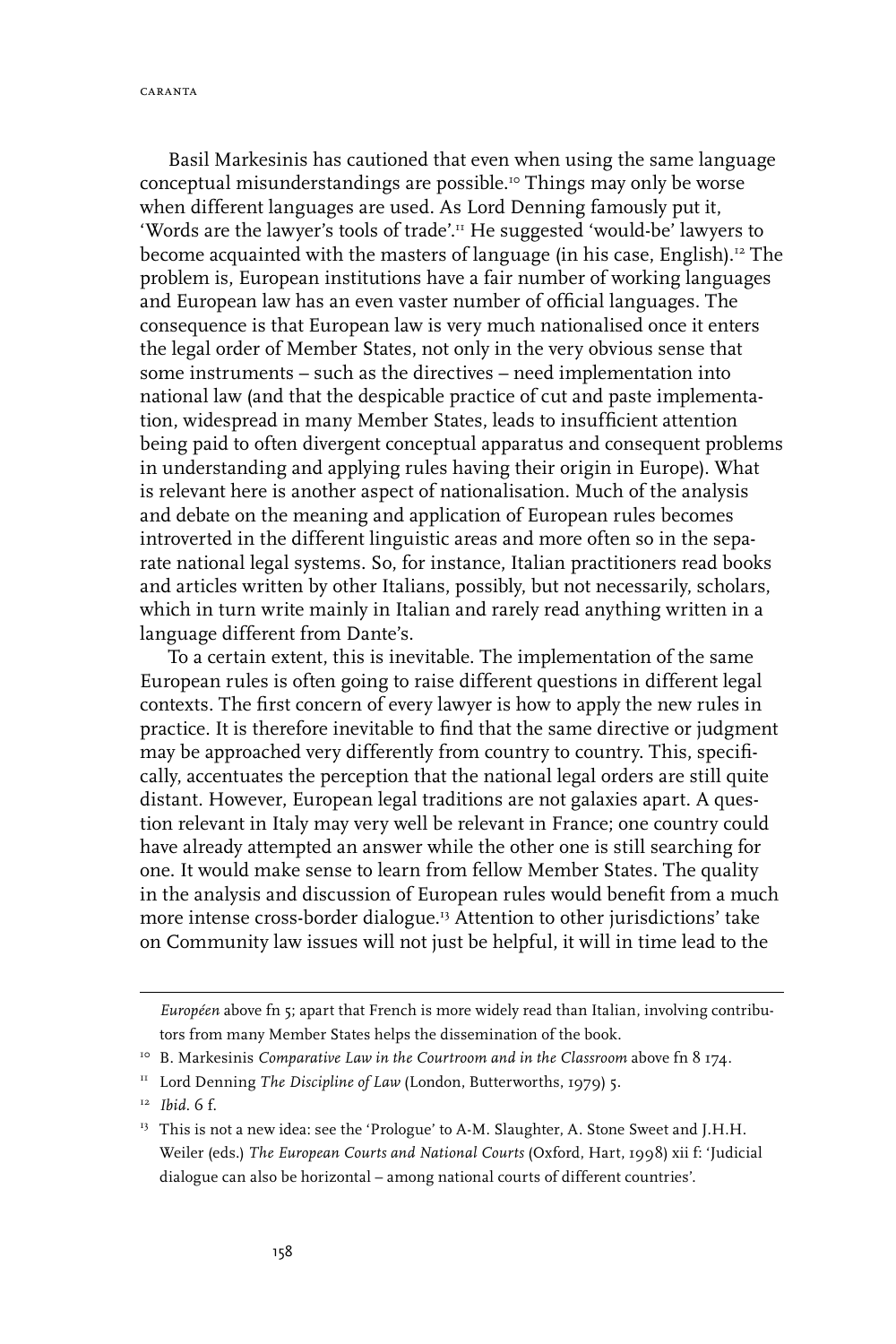creation of true legal comity, where shared problems are dealt with through common interpretative tools, language(s) necessarily included.14

Reinforcement of a second information flow is also necessary. The doctrine of *primauté*, binding effect of Community law, strongly conveys the message of a one-way influence, from Europe to the Member States. A reading of the relationship between European and national courts that is confined to a top-down approach must be subject to a number of important qualifications. First of all, the history points to an exchange process primarily going from the national courts to the European ones. It is well known that Art. 33 ECSC Treaty, which lays down the grounds for legality review of decisions taken by Community institutions according to a formula which still resounds in Art. 230 EC Treaty, was drafted along the classical French *cas d'ouverture* of the *recours en annulation pour excès de pouvoir*, 15 including the famous *détournement de pouvoir*.16 French case law was to deeply influence the reading of the provision mentioned. The influence of national administrative law did not stop at the wording of the Treaties. When called upon to apply the provisions referred to above, the Community courts have had to develop fairly generic concepts such as the violation of any rule of law or abuse of power. Here again the case law has looked into national laws for inspiration. French administrative law has, again, been widely followed. French, being the language used for deliberations, has certainly helped in reading the grounds for annulment along French lines. When counsels discuss issues of manifest error of assessment, they are framing their reasoning in the mould cast created when the *Conseil d'Etat* started reviewing *erreur manifeste d'appréciation*. German administrative law, with its sheer intellectual might, has proved to be a vital source of general principles in framing judicial review, such as proportionality and legitimate expectations. The list of principles relevant for the ground of violation of any rule of law is, however, very long, and some of them pertain to the protection of fundamental rights,17 again a core concern in German administrative law.18

- <sup>17</sup> Indeed, 'respect for fundamental rights is [...] a condition of the lawfulness of Community acts': Opinion 2/94 [1996] ECR I-1759, para 34; see also the conclusions by Advocate General Jacobs for Case C-84/95 *Bosphorus* [1996] ECR I-3953, para 53, and more recently Cases C-402/05 P and C-415/05 P *Kadi and Al Barakaat Int. Foundation* [2008] ECR I-6351, para 284.
- <sup>18</sup> See J. Schwarze 'Les sources et principes du droit administratif européen' J-B. Auby and J. Dutheil de la Rochère (dir.) *Droit Administratif Européen* above fn 5, 322 ff.

<sup>&</sup>lt;sup>14</sup> See R. Caranta 'Learning from our Neighbours: Public Law Homogenization from Bottom Up' *Maastricht Journ. of Eur. Comp. L.* 1997, 220.

 $15$  Unsurprisingly the derivation is clearer in the French, where we don't just find *détournement de pouvoir* but also the *violation des formes substantielles*.

<sup>16</sup> Both *recours en annulation* and *détournement de pouvoir* are indeed the terms used in the French version of the ECSC Treaty.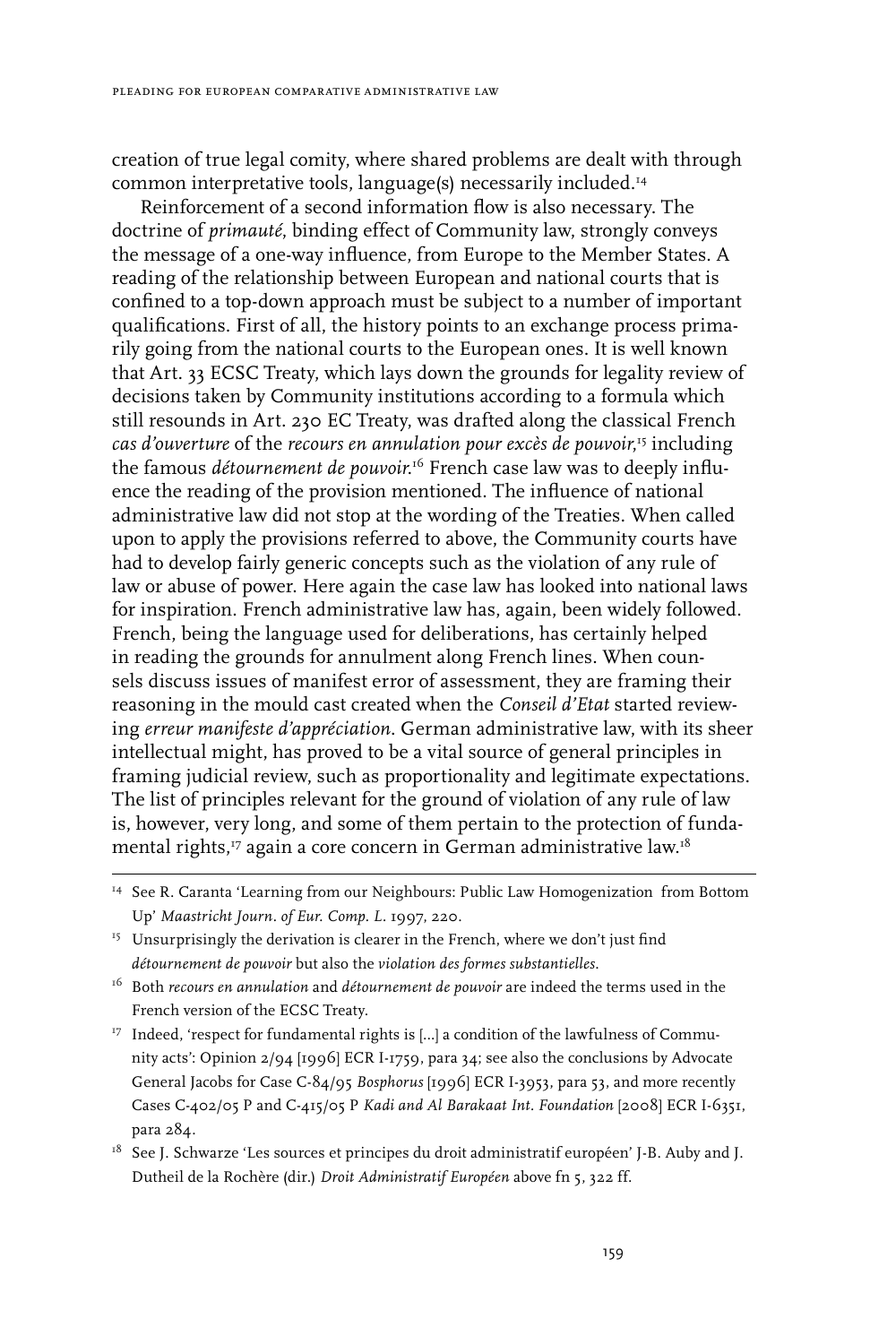More generally, the members of the European courts, judges, advocates generals, and also the people working in their cabinets, bring to Luxemburg their own intellectual backgrounds, first and foremost, backgrounds shaped in their respective national legal orders. This alone implies the potential for influence from domestic legal ideas. In the end, 'the process by which Community law and national law influence each other is not solely a one-way affair'.19 This *de facto* cross-fertilisation process would deserve to become more open and structured, with European courts more often expressly referring to and discussing national law. The position could also be advocated that European courts could not be insensible to the national precedents.<sup>20</sup>

# **3 Precedents From Other Jurisdictions**

The common law world traditionally gives us an excellent instance of a judicial – and more generally – legal comity. Common law courts are not bound by judgments of foreign courts, nor are they bound by decisions taken by courts having their same rank. However, the judgments of other courts may have persuasive influence, which may be very strong. In an often quoted speech, Brett MR famously holds that 'There is no statute or common law rule by which one court is bound to abide by the decision of another of equal rank, it does so simply from what may be called comity among judges'.<sup>21</sup>

The position was in part due to the fact that most common law countries belonged to the same institutional framework, be it the British empire of the past or its successor the Commonwealth, and the Privy Council acted as a bridge between the case law of England and that of other jurisdictions,<sup>22</sup> not least because of the almost coincident composition of the Judicial Committee of the Privy Council and the Appellate Committee of the House of Lords. $23$ 

<sup>19</sup> J.H. Jans, R. de Lange, S. Prechal and R.J.G.M. Widdershoven *Europeanisation of Public Law* (Groningen, Europa Law Publishing, 2007) 5.

<sup>&</sup>lt;sup>20</sup> I have much benefited here from the paper by H.J. van Harten 'National judicial autonomy' that is included in this book and was presented at the First REALaw Research Forum.

<sup>21</sup> *The Vera Cruz (No 2)* (1884) 9 Probate 97, at 98; the quotation is quite popular (e.g. R. Cross and J.W. Harris *Precedent in English Law*, above fn 2, 87, even if the year is, as often, wrongly indicated as 1880).

<sup>&</sup>lt;sup>22</sup> The distinction between binding and persuasive precedents was quite complex, depending from a number of considerations: see R. Cross and J.W. Harris *Precedent in English Law*, above fn 2, 22 ff, and in the case law *de Lasala* v. *de Lasala* (1980) AC 546, at 577 ff (Lord Diplock).

<sup>23</sup> See *de Lasala* v. *de Lasala* (1980) AC 546, at 558: 'since the Judicial Committee of the Privy Council […] shares with the Appellate Committee of the House of Lords a common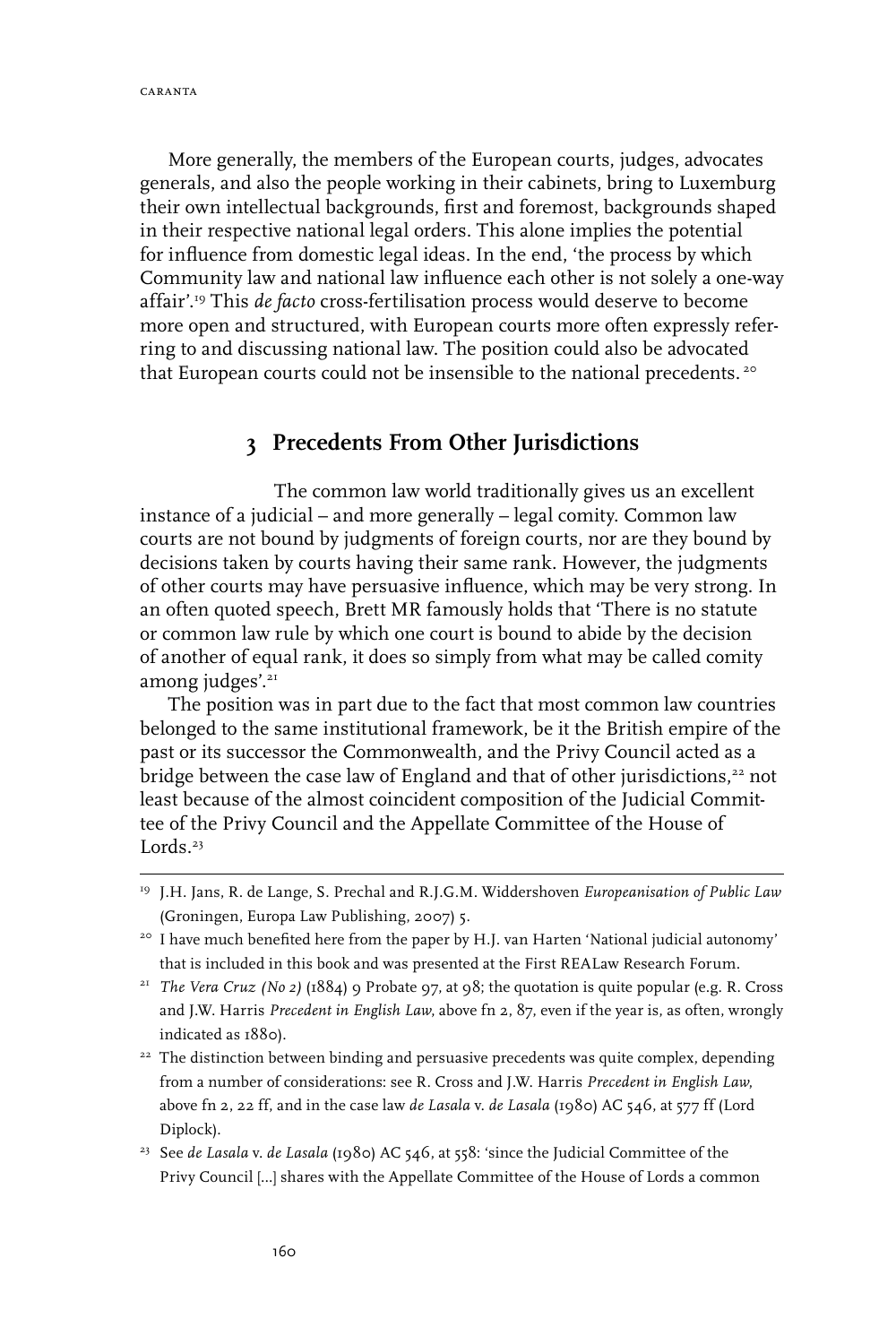The peculiar common law notion of 'binding' precedent – or *stare rationibus decidenis* (shortly *stare decisis*) – is possibly at the root of the polemics against the reference to foreign material by the US Supreme court.<sup>24</sup> Even those arguing against such reference are, however, normally ready to concede that borrowing good ideas from abroad is perfectly fine.<sup>25</sup>

Once the United Kingdom entered the (then) EEC, English courts turned their attention to what happened on this side of the Channel. A very early case was *Schorsh Meier*, where the Court of appeal unanimously departed from an established case law holding that judgments could be given in Pound Sterling only.<sup>26</sup> Lord Denning, with whom Foster J concurred, based his ruling on the finding that the rule binding courts to give judgment in the national currency was not just inconsistent with the EEC Treaty, but was at odds with the practice in other European jurisdictions, Germany among them.27

These days the interest displayed by English highest courts for Continental legal materials is not limited to European law questions, even if European law has been the single most powerful factor in the renewed English interest for the law(s) across the Channel.<sup>28</sup> A very relevant case in this context is

membership', 'This Board is unlikely to diverge from a decision which its members have reached in their alternative capacity' (Lord Diplock).

- <sup>24</sup> In 2005, two Supreme Court justices, conservative Antonin Scalia and liberal Stephen Breyer, held an informal debate on the issue of referring to foreign precedents at the American University in Washington: see http://www.freerepublic.com/focus/news/1352357/posts, and the issue regularly resurfaces on the occasion of the appointment of new Supreme court members, including the latest, Sonia Sotomayer http://judiciary.senate.gov/resources/ webcasts/index.cfm?t=m&d=07-2009&p=nominations ; considering that the notion of 'binding' precedent is however weaker in the USA than in England (see R. Cross and J.W. Harris *Precedent in English Law*, above fn 2, 19 ff, who remarks that the US Supreme Court, as a constitutional court, is necessarily more open to depart from its precedents), the attitude discussed here is also possibly attributable to uneducated nationalist chauvinism.
- <sup>25</sup> See e.g. J. Yoo 'Peeking Abroad?: The Supreme Court's Use of Foreign Precedents in Constitutional Cases' in University of Hawaii Law Review, 2004, available at http://ssrn. com/abstract=615962 .
- 26 *Schorsh Meier G.m.b.H.* v. *Hennin* [1975] QB 416; in *Miliangos* v. *George Frank (Textiles) Ltd* [1976] AC 443, the House of Lords held that the Court of appeal in *Schorsh Meier* had been wrong in departing from the precedents, but agreed that those precedents were obsolete and overturned them.
- <sup>27</sup> Schorsh Meier G.m.b.H. v. *Hennin* [1975] QB 416, at 424 (Lord Denning MR); Lawton LJ felt himself bound to follow the precedents even if he characterised as chauvinistic the approach of the old case law favouring Pound Sterling as if it were the best currency around (at 430); see the analysis by M. Zander *The Law-Making Process* 6th (Cambridge, Cambridge University Press, 2004) 226 ff.

<sup>28</sup> See B. Markesinis *Comparative law in the Courtroom and Classroom* above fn 8, 37.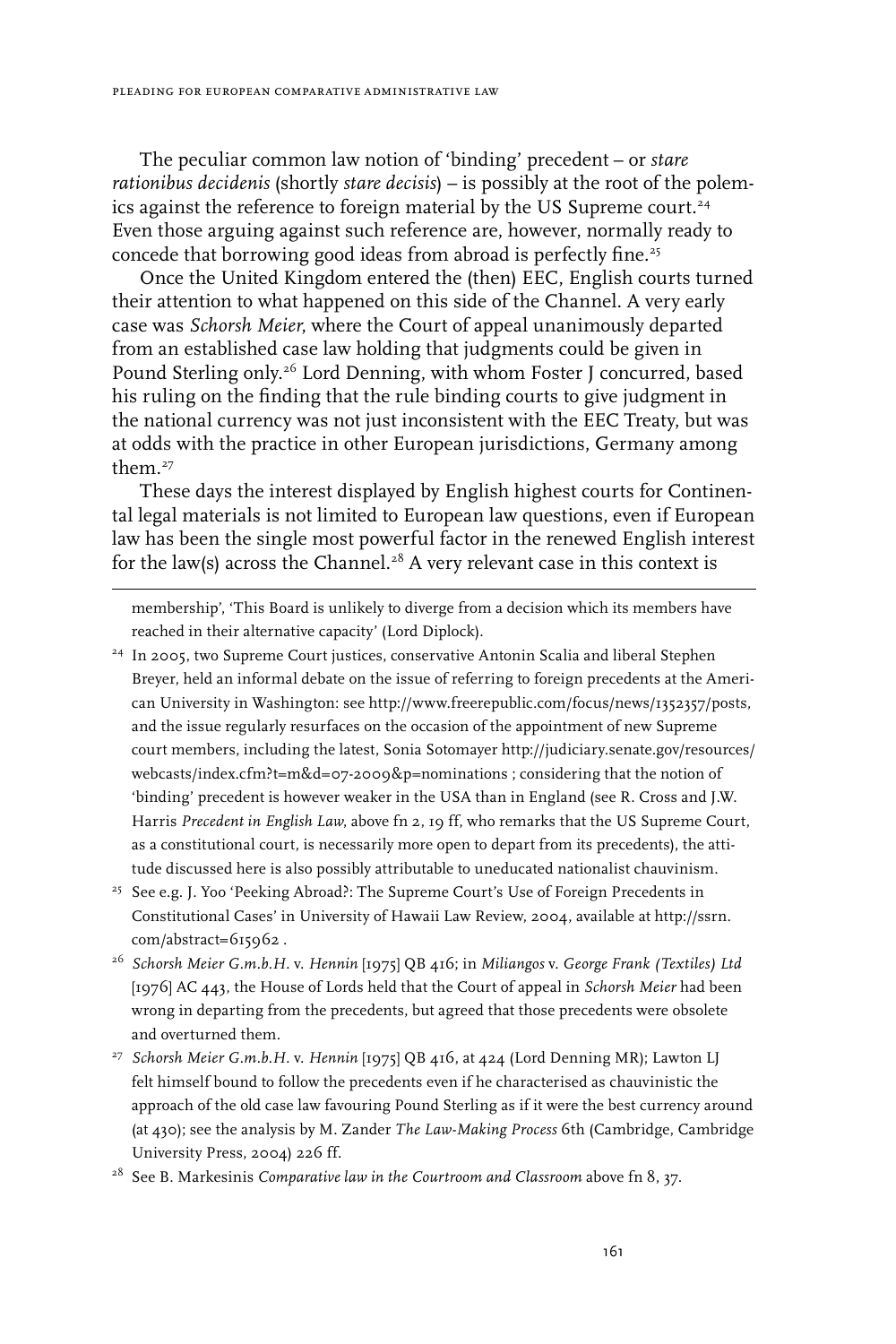caranta

the House of Lords judgment in *Fairchild*. 29 This case involved a number of employees who had worked for more than one employer over an extended period of time. In each workplace, employees were negligently exposed to asbestos dust, albeit over different timeframes. The employees eventually developed a fatal form of lung cancer extremely rare devoid of exposure to asbestos dust. However, it could not be said with any degree of certainty whether or not one particular exposure, and therefore any one particular employer, caused the employees' injuries. The traditional causation test in the common law of negligence involved assessing whether, on any given set of facts, it could be said that the loss suffered by a plaintiff would not have occurred "but for" the negligent act or omission of a defendant. In cases with multiple defendants, the almost insurmountable burden of proving which particular party or parties caused the harm was placed on the shoulders of the plaintiff. The House of Lords held that in this case, the traditional "but for" causation test was inappropriate since each employer likely made a substantial contribution towards increasing the employees' risk of contracting the disease. The court felt the need to rely on comparative law. As Lord Bingham put it under the significant caption "the wider jurisprudence", 'The problem of attributing legal responsibility where a victim has suffered a legal wrong but cannot show which of several possible candidates (all in breach of duty) is the culprit who has caused him harm is one that has vexed jurists in many parts of the world for many years […]. It is indeed a universal problem calling for some consideration by the House, however superficially, of the response to it in other jurisdictions'.<sup>30</sup> Departing from the precedents was therefore justified with references from Scotland,<sup>31</sup> as well as other common law jurisdictions, including the US, Canada, and Australia,32 from ancient Roman law,33 and finally from civil law, the work of eminent scholars versed in comparative law being referred to as a source of information on the case law.34

Another instance worth remembering stems from a series of wrongly diagnosed child abuse cases. Parents having lost custody of their children for a time and claiming to have suffered psychiatric disorders as a consequence sued the National Health Service. English case law was against

<sup>29</sup> *Fairchild* v. *Glenhaven Funeral Services Ltd* [2003] 1 AC 32 HL.

<sup>30</sup> At 23.

<sup>31</sup> *Bonnington Castings Ltd* v. *Wardlaw* [1956] AC 613.

<sup>32</sup> At 621 ff, per Lord Bingham, at 69 per Lord Nicholls, and at 115 ff per Lord Rodger.

<sup>33</sup> At 113 f, per Lord Rodger.

<sup>34</sup> At 58 ff per Lord Nicholls, and at 117 f per Lord Rodger; Ch. von Bar *The Common European Law of Torts* (Oxford, Oxford University Press, 2000); W. van Gerven, J. Lever and P. Larouche *Cases, Materials and Text on National, Supranational and International Tort Law* (Oxford, Hart, 2000), and B.S. Markesinis and H. Unberath *The German Law of Torts* 4th (Oxford, Hart, 2002), are referred to more than once.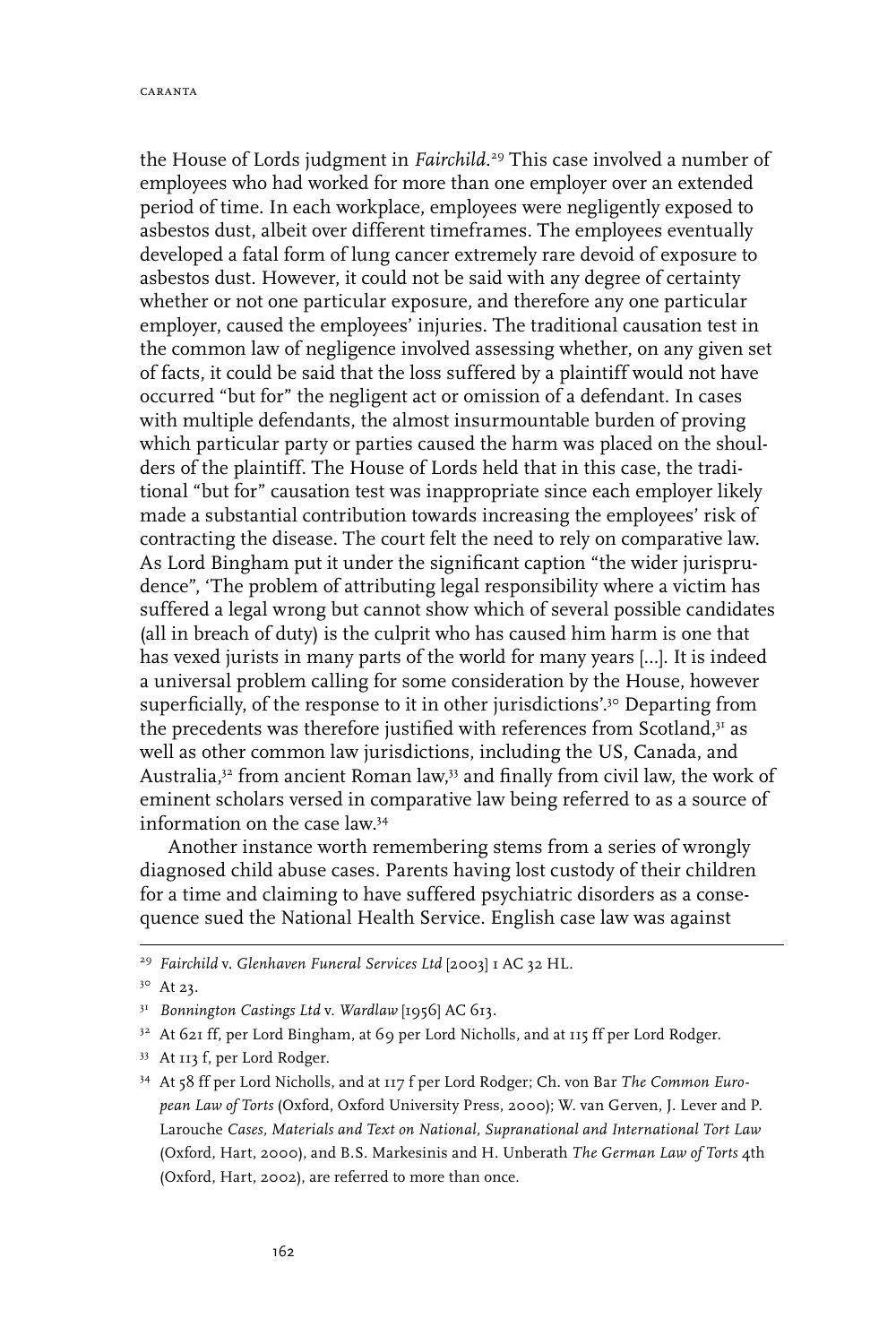recognising a duty of care of doctors towards the parents' and the action was accordingly dismissed in the lower court and in the Court of appeal.35 While the majority of the Law Lords were ready to affirm the decision, Lord Bingham dissented. His Lordship recalled at length the case law by the Strasbourg court going against the restrictive English approach to duty of care.<sup>36</sup> He also considered cases from other common law jurisdictions,<sup>37</sup> including New Zealand,38 the US,39 and Australia.40 And he drew arguments from civil law jurisdictions, holding:

'It would seem clear that the appellants' claim would not be summarily dismissed in France, where recovery depends on showing gross fault: see Markesinis, Auby, Coester-Waltjen and Deakin, *Tortious Liability of Statutory Bodies* (1999), pp 15-20; Fairgrieve, "Child Welfare and State Liability in France", in *Child Abuse Tort Claims against Public Bodies: A Comparative Law View,* ed Fairgrieve and Green (2004), pp 179-197, Fairgrieve, "Beyond Illegality: Liability for Fault in English and French Law", in *State Liability in Tort* (2003), chap 4. Nor would they be summarily dismissed in Germany where, it is said, some of the policy considerations which influenced the House in *X* v. *Bedfordshire* were considered by those who framed §839 of the BGB and were rejected many years ago: see Markesinis *et al., op. cit.,* 58-71; Martina Künnecke, "National Report on Germany", in Fairgrieve and Green, *op. cit.,* pp 199-207. Yet in neither of those countries have the courts been flooded with claims.'41

What is useful outside the province of European law obviously becomes necessary when dealing with issues which are ruled by the Treaty and the implementing instruments. The knowledge of the case law of other Member States is a necessary component of the building of an integrated – even if to some extent plural – legal system. This does not mean that precedents from other jurisdictions should be considered authoritative. The idea of 'binding' precedents is totally inappropriate in the context where non-hierarchical links are established, such as is the case with cross-border references by domestic courts. If the ideal of a comity embracing all European lawyers were taken seriously, judgments deciding Community law issues would

<sup>35</sup> *D* v. *East Berkshire Community Health NHS Trust* [2003] 4 All ER (CA) 796.

<sup>36</sup> *D* v. *East Berkshire Community Health NHS Trust* [2005] 2 All ER (HL) at 452 ff.

<sup>37</sup> At 463 f.

<sup>38</sup> *Gartside* v. *Sheffield, Young & Ellis* [1983] NZLR 37.

<sup>39</sup> *Tarasoff* v. *Regents of the University of California* 551 P 2d 334 (1976) (California), *Wilkinson* v. *Balsam* 885 F Supp 651 (1995) (Vermont), *Hungerford* v. *Jones,* above, (New Hampshire), *Sawyer* v. *Midelfort and Lausted* (Case No 97-1969, 29 June 1999, Supreme Court of Wisconsin), *Stanley* v. *McCarver* 430 Ariz Adv Rep 3, 92 P 3d 849 (2004) (Arizona).

<sup>40</sup> *Sullivan* v. *Moody* (2001) 207 CLR 562.

<sup>&</sup>lt;sup>41</sup> At 466.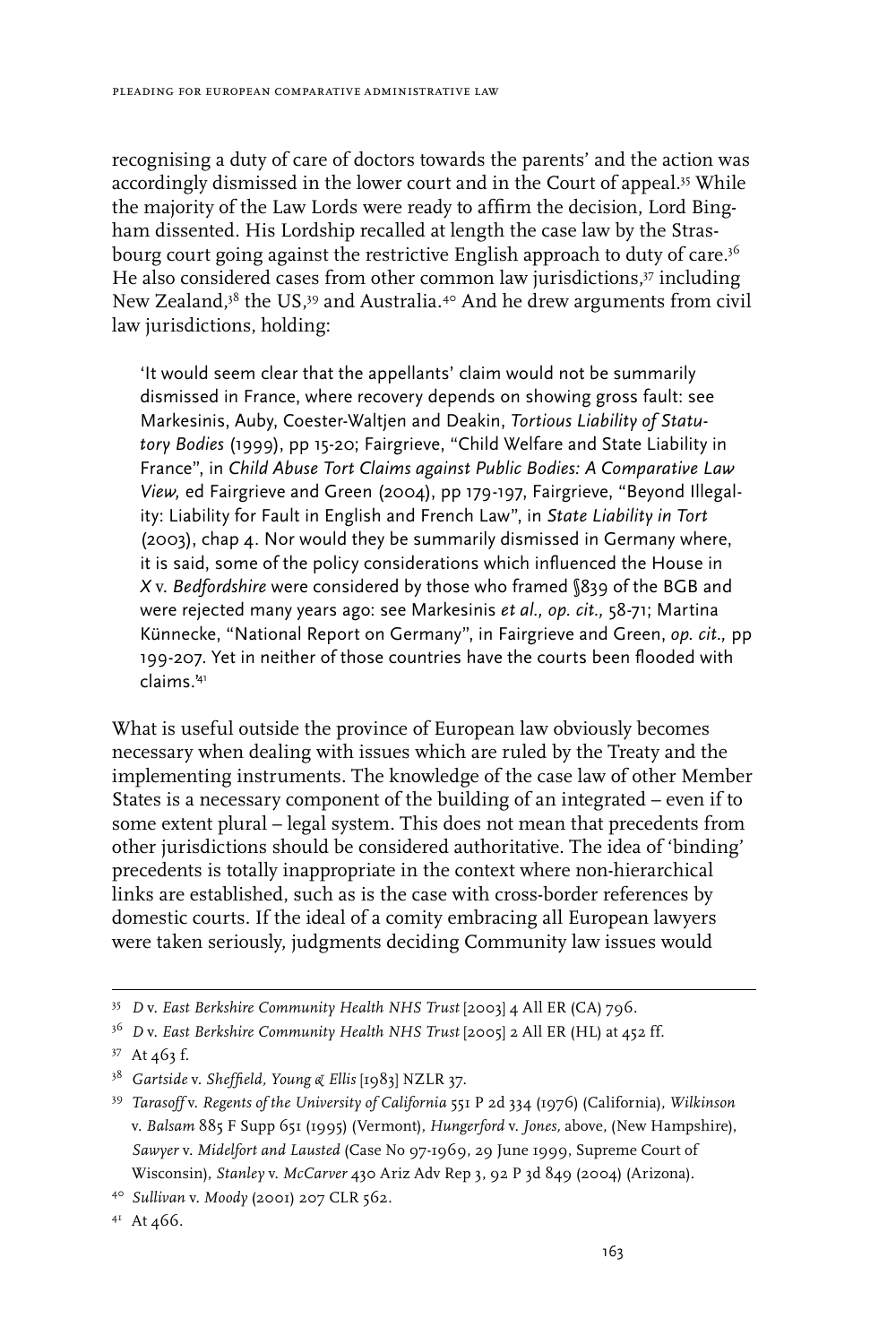necessarily be seen by national courts all over Europe as a strongly persuasive source of inspiration, provided, of course, that they are known.

### **4 National Precedents in Community Courts**

National precedents are rarely, if at any time, referred to in the judgments by the Community courts. This is the case even with liability actions, notwithstanding the fact that, under Art. 288 of the EC Treaty, the liability of Community institutions is to be ruled by the general principles common to the laws of the Member States, thus making non-contractual liability an ideal ground for comparison. The fact is that the Court of Justice 'looks for those principles which best fit the legal thinking and development of the Member as a group. These principles need not to be the law in all of the Members, or even in a majority of them'.42

This does not mean the European courts never benefit from comparative law research. Pierre Pescatore remarked that the references found in the judgments are just the tip of the iceberg when confronted with the huge comparative work done by the Advocate Generals (and to a lesser extent by the services of the Commission).43

The conclusions by Advocate General Tesauro in *Brasserie du pêcheur and Factortame III* are indeed an essay in the comparative law of governmental liability. English and French case laws are discussed in depth, as are the literatures from those countries and Germany.44 The same is true of the more recent conclusions by Advocate General Poiares Maduro in *Kadi*. 45 The case centred on the possibility to review Community regulations giving effect to measures taken by the Sanctions Committee of the United Nations Security Council against a person suspected of supporting terrorism. The Court of first instance held that judicial review should be limited 'to the observance by the institutions of the rules of jurisdiction and the rules of external lawfulness and the essential procedural requirements which bind their action'.46 The judgment was criticised by the Advocate General who, in

- 43 P. Pescatore 'Le recours, dans la jurisprudence de la Cour de justice des Communautés Européennes, à des norme déduites de la comparaison des droits des Etats membres' *Rev. int. dr. comp.* 1980, 338.
- 44 Joined Cases C-46/93 and C-46/93 *Brasserie du pêcheur and Factortame III* [1996] ECR I- 1029.
- 45 Joined Cases C-402/05 P and C-415/05 P *Kadi and Al Barakaat Int. Foundation* [2008] ECR I-6351.
- 46 Case T-315/01 *Kadi* [2005] ECR II-3649 (para 279); see also Case T-306/01 *Yusuf and Al Barakaat Int. Foundation* [2005] ECR II-3533; the cases were distinguished in T-228/02 *Organisation des Modjahedines du peuple d'Iran* [2006] ECR II-4665, para 101.

<sup>42</sup> H.G. Schermers 'The Law as It Stands on Appeal for Damages' *Legal Issues Eur. Integration*  1975, I, 113.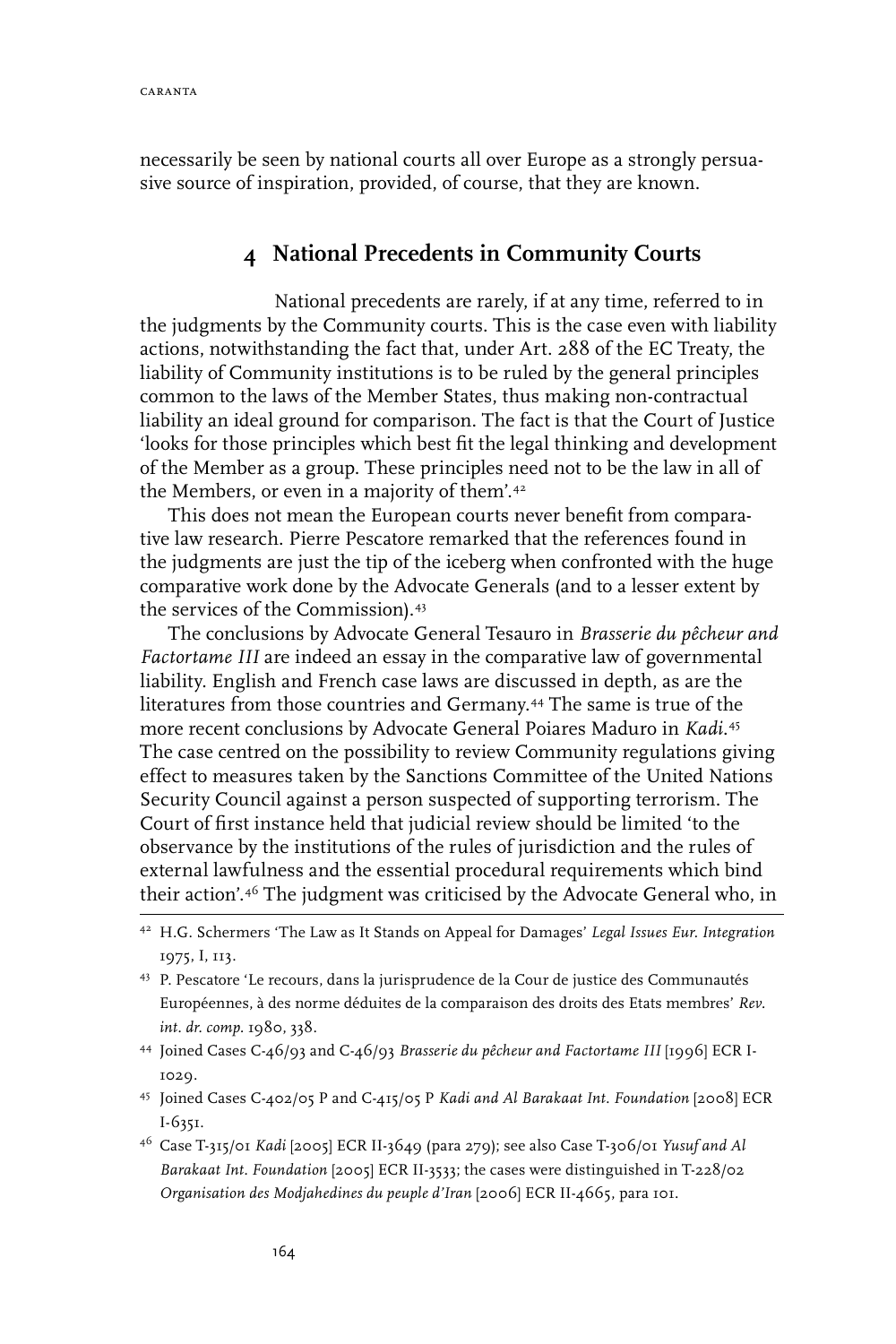his ultimately successful effort to demonstrate that the principle of effective judicial protection could suffer no exception, referred not only to cases from many Member States (Germany, Czech Republic, Italy, and Hungary) and to decisions by the European Court of Human Rights, but also to speeches by justices with the US and Israeli Supreme courts.<sup>47</sup>

Reference to national case law by the Court of Justice itself has happened in cases of constitutional relevance. When judgments could have been seen as conflicting with national constitutional traditions, the Court not only strived to show that this was not the case, but also agreed to be bound by these traditions.48 So, for instance, quite recently the Court reiterated that

'Fundamental rights form an integral part of the general principles of law the observance of which the Court ensures. For that purpose, it draws inspiration from the constitutional traditions common to the Member States and from the guidelines supplied by international treaties for the protection of human rights on which the Member States have collaborated or to which they are signatories.'49

This formula has become sort of a mantra; its repetition does not mean that the Court of Justice is actually doing any comparative exercise. Reference to the national constitutional traditions by the Court of Justice itself seems to be quite a defensive exercise, aimed at defusing potential criticism in constitutionally sensible cases. Something similar happens with reference to the case law by the European Court of Human Rights, with the relevant difference that the decisions by the European Court of Human Rights are duly quoted by the Court of Justice.50

To bring about a true sense of European judicial and legal comity embracing courts at all levels, the Court of Justice and the Court of first instance should be seen more often referring to and discussing national law(s) as evidence of legal reasoning worth considering if not necessarily following. The possible objection that courts only quote their equals (which would find support in the fact that the Court of Justice is quite ready to refer to the decisions taken by European Court of Human Rights), cannot really be accepted. The relationships between national courts and European courts

50 E.g. Case C-465/07 *Meki Elgafaji*, Judgment of 17/02/2009, nyr, paras 27 ff.

<sup>47</sup> Paras 31 ff.

<sup>48</sup> The most re-known instance concerned the Court of Justice and the German *Verfassungsgericht*: full references and discussion in J. Kokott 'Report on Germany' in A-M. Slaughter, A. Stone Sweet and J.H.H. Weiler (eds.) *The European Courts and National Courts* above fn 13, 81 ff.

<sup>49</sup> Case C‑349/07 *Sopropé – Organizações de Calçado Lda,* Judgment of 18/12/2008, nyr, para 33; the Court quotes here Case C-274/99 P *Connolly* v. *Commission* [2001] ECR I-1611, para. 37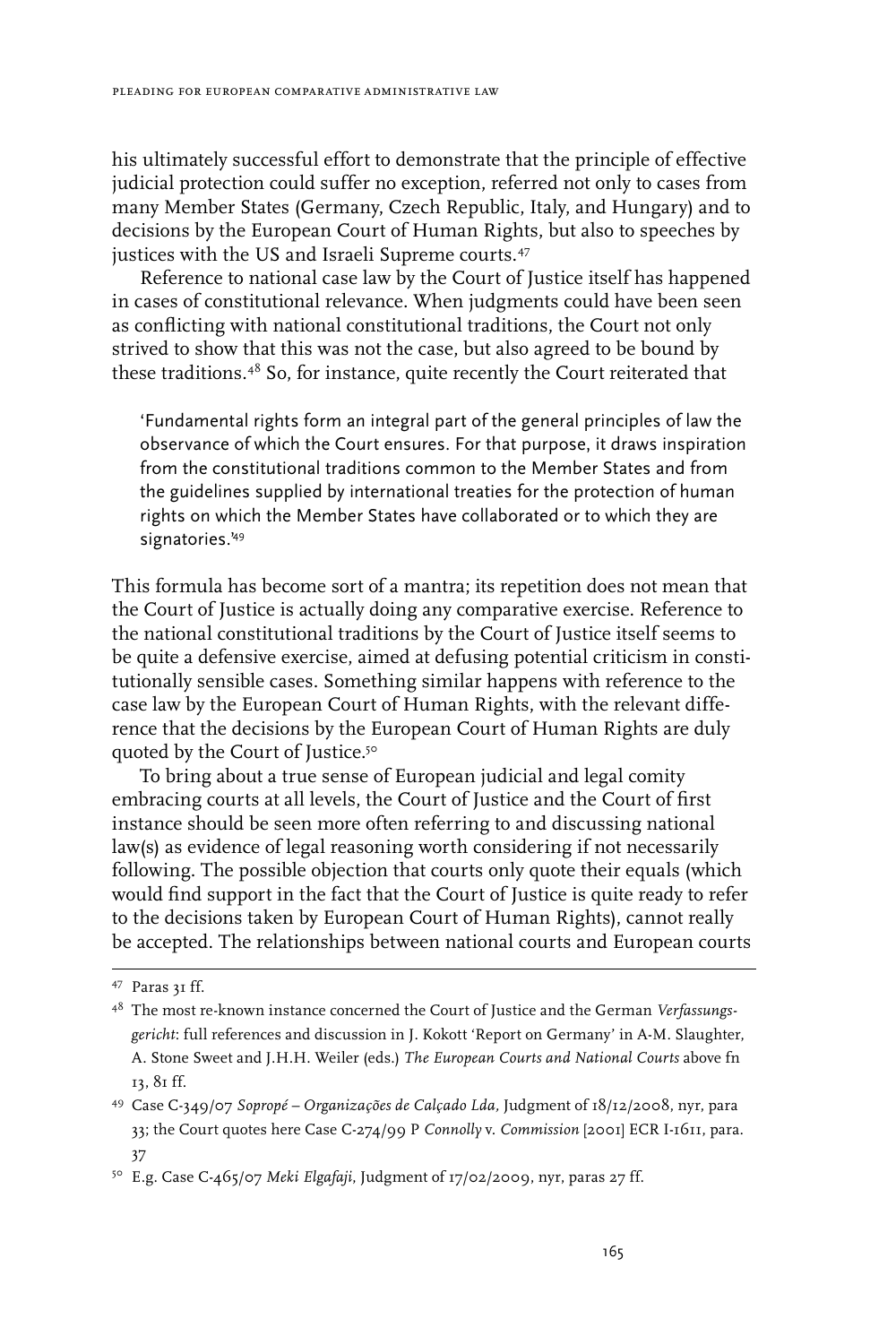cannot be fully subsumed under the hierarchical paradigm. National courts are European courts,<sup>51</sup> involved in dialogue, or conversation, with the Court of Justice.52

A more difficult question is whether, and to what extent, the European courts should be sensible to the potential existence of a *communis opinion* or convergence among the laws of the Member States.

Quite often the Court of Justice has rejected arguments raised by Member States referring to their national case law to buttress their reading of a Community law rule. A few such cases focus on the definition of procurement contracts and on the distinction between procurement contracts and concessions. In a recent case, a Sicilian contracting entity had qualified an agreement for the disposal of waste as a service concession, not covered as such by Directive 92/50/EEC then in force, and awarded it without following the procedures laid down in the same directive. The EC Commission refused the construction of the concept of service concession expounded by the Italian government. The operators' remuneration did not lie with their right to exploit the service by receiving revenue from users, whilst assuming all risks linked to that exploitation. Therefore, according to the Commission, the agreement was in fact a service procurement, fully regulated under the directive. The Court of Justice felt pressed to address the issue of the relevance of the national case law, but clearly ruled it out

'30 The Italian Government having, on various occasions, stressed that it is clear from national case-law that agreements such as the agreements at issue must be classified as service concessions, it must be noted as a preliminary point that the definition of a public service contract is a matter of Community law, with the result that the classification of the agreements at issue under Italian law is irrelevant for the purpose of determining whether they fall within the scope of Directive 92/50.

31 The question whether the agreements at issue should or should not be classed as service concessions must therefore be considered exclusively in the light of Community law.'<sup>53</sup>

<sup>51</sup> E.g. R. Barents, *The Preliminary Procedure and the Rule of Law in the European Union*, e P.J.G. Kapteyn, *Europe's Expectations of Its Judges*, in R.H.M. Jansen, D.A.C. Koster and R.F.B. van Zutphen (eds.), *European Ambitions of the National Judiciary* (The Hague, Kluwer, 1997) 66 ff and 181 respectively.

<sup>&</sup>lt;sup>52</sup> See, also with specific reference to the co-operative preliminary reference procedure under Art. 234 of the EC Treaty, the contributions in A-M. Slaughter, A. Stone Sweet and J.H.H. Weiler (eds.) *The European Courts and National Courts* above fn 13.

<sup>53</sup> Case C-382/05 *Commission* v. *Italy* [2007] ECR I-6657; in para 30 the Court refers to Case C-264/03 *Commission* v. *France* [2005] ECR I-8831, para 36, and Case C-220/05 *Commune de Roanne* [2007] ECR I‑389, para 40.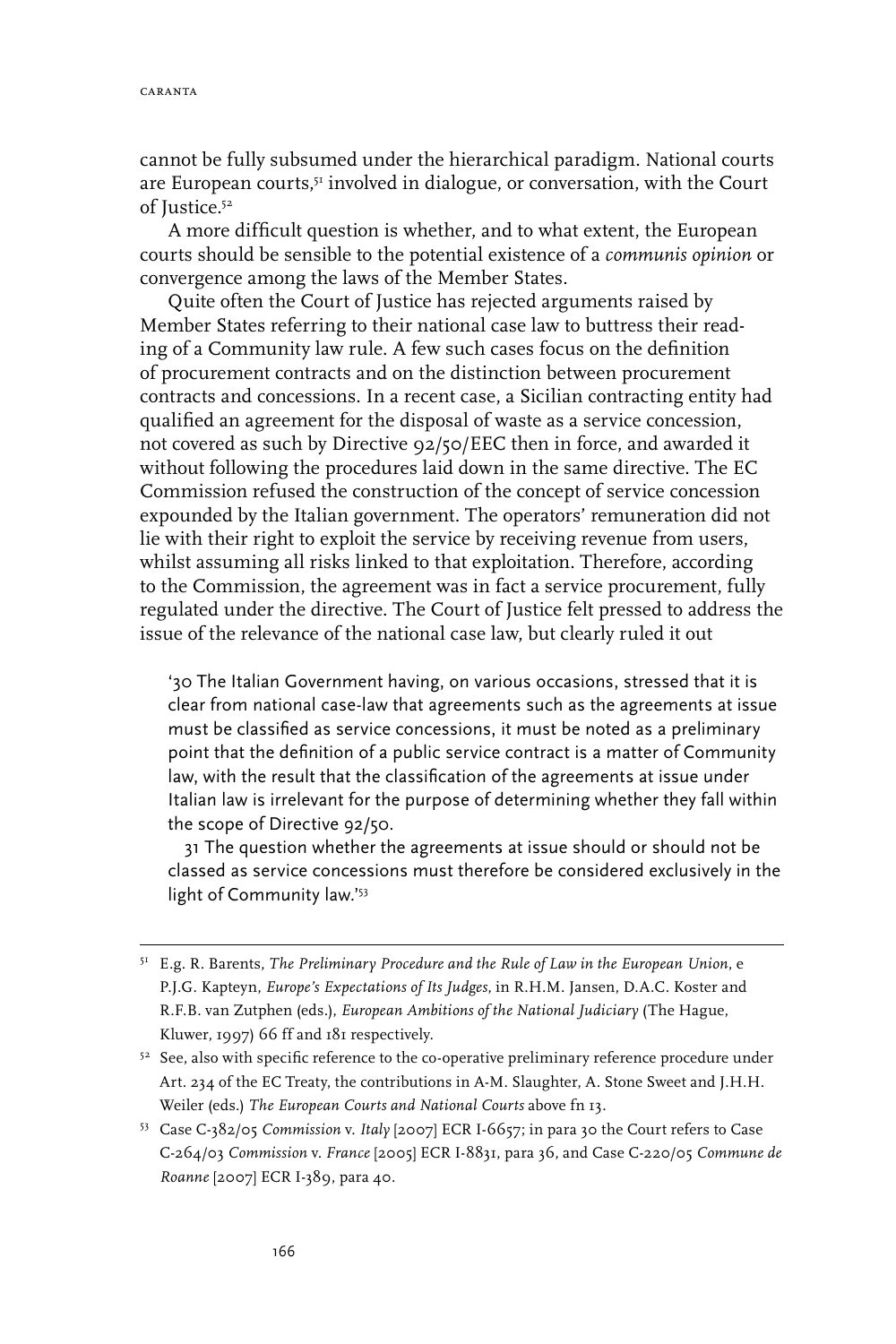The same line of reasoning had been at the core of a ruling for preliminary reference handed down only a few months earlier. The municipality of Roanne in France had concluded an agreement providing for the development of a leisure centre in successive phases. The first phase consisted of the construction of a multiplex cinema and commercial premises intended to be transferred to third parties and works intended to be transferred to the contracting authority (a car park as well as access roads and public spaces). The later phases, which require the signature of an addendum to the agreement, principally concerned the construction of other commercial or service premises and a hotel. Public procurement procedures were not followed, since according to the municipality of Roanne, fully supported by the French Government, the agreement at issue could not be construed as a works procurement contract under French law.54 This stance was defeated by the Court of Justice, holding that

'the definition of a public works contract is a matter of Community law. Since Article 1(a) of the Directive makes no express reference to the law of the Member States for the purpose of determining its meaning and scope, the legal classification of the contract in French law is irrelevant for the purpose of determining whether the contract falls within the scope of the Directive.'<sup>55</sup>

This approach has sound reason. Harmonisation would be impossible to attain if concepts referred to in Community law provisions were read differently from country to country in homage to their respective legal traditions. But what if convergence was already present, national laws and case laws sharing the same reading of some concept? Acceptance of alien legal concepts is always problematic. It is not just a question of laziness, the unwillingness to make the effort required for understanding new things; many lawyers have grown appreciating the overall systematic coherence of their respective legal systems; alien concept may easily offend these quasiaesthetic feelings. Diverging from an interpretation holding the ground all across Europe would not just maximise the problem, it would fly in the face

<sup>54</sup> See Case C-220/05 *Commune de Roanne* [2007] ECR I-389, para 31: 'In accordance with French law, public development agreements concern the overall implementation of all aspects of a town planning project or of certain town planning policies, in particular, the planning of the project, management of the legal and administrative aspects, the acquisition of land by way of expropriation and putting in place procedures for the award of contracts'.

<sup>55</sup> Para 40; Case C-264/03 *Commission* v. *France* [2005] ECR I-8831, para 36, is referred again; the precedent related to the definition of public service contracts; The Court of Justice held that since Art. 1(a) of Directive 92/50/EC 'makes no express reference to the law of the Member States for the purpose of determining its meaning and scope, there is no need to inquire as to how French law categorises such agreements'.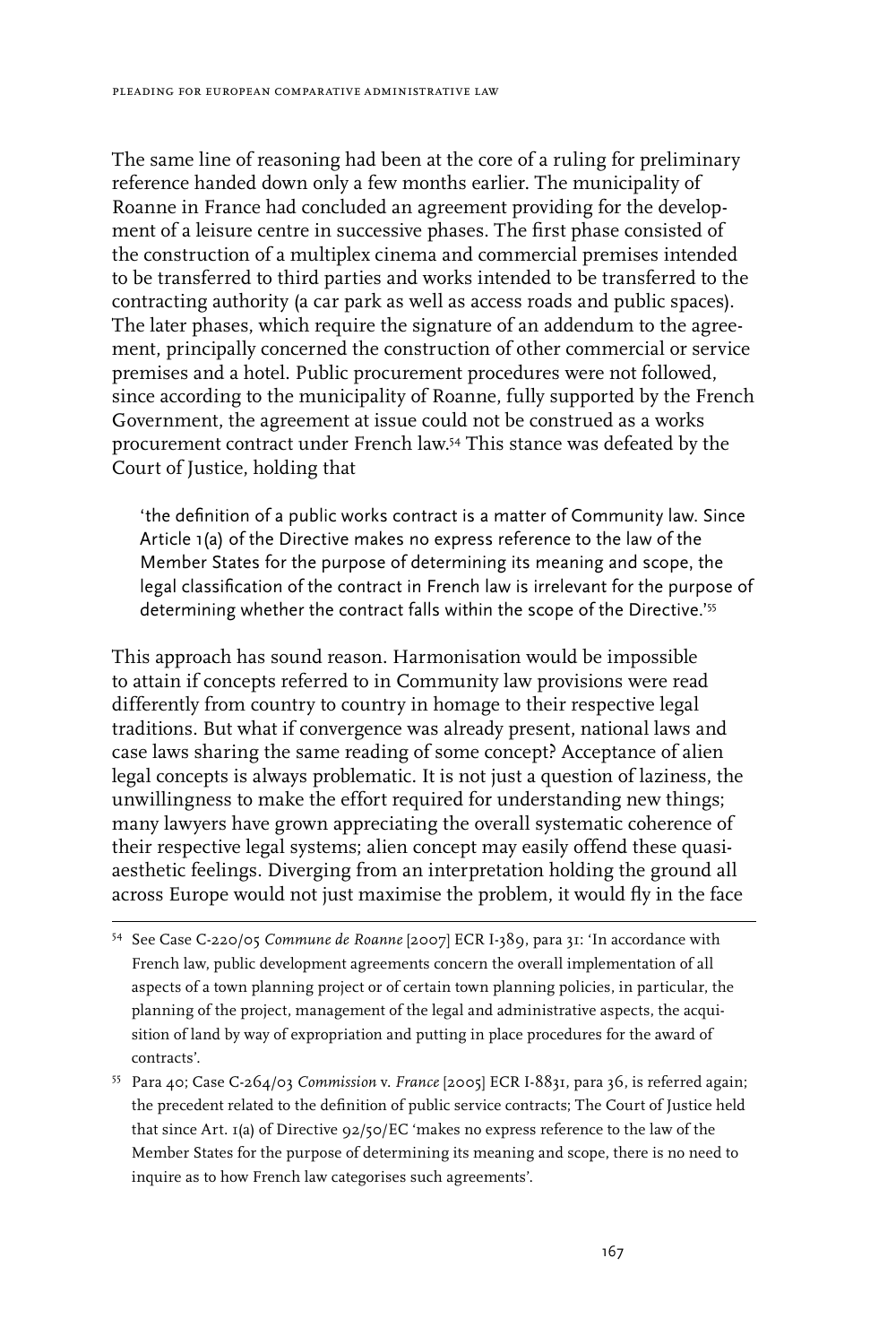of the shared view entertained by all in the legal community, it would undermine the basis of the still fragile sense of comity.

This does not mean that under no circumstances could the European courts depart from the *communis opinio* of their national brethrens. The interpretation shared at national level might go against or just hinder the need of achieving integration which is arguably the stronger motivation of many of the interpretative choices made by the Court of Justice.<sup>56</sup> What is accepted is that these choices would more easily command the attention and the following of domestic courts if the contrasting rationale of national and European law on the issue were openly discussed.

### **5 Target Areas for Comparative Research in Administrative Law**

Most of the European Union's competences have some bind on administrative law. As was earlier remarked, 'in most Member States, Community law has traditionally been enforced by means of administrative law. This is why its influence is felt particularly strongly in this field'.57 Private law is more marginally affected; measures to foster the four freedoms at times invest contract law, as is the case with consumer protection. Somewhat paradoxically, a fair number of major projects have been launched in the field of European private comparative law.58 Traditionally, comparative private law has been more developed than public comparative law and administrative comparative law has been the absolute laggard.59

- 56 Starting with the judgment in *van Gend en Loos* holding that the European Communities constitute a new kind of legal order Case C-26/62 *Van Gend en Loos* [1963] ECR 1, para 3; T. Eijsbouts 'Direct Effect, the Test and the Terms. In Praise of a Capital Doctrine of EU Law' in J.M. Prinssen and A. Schrauwen (eds) *Direct Effect. Rethinking a Classic of EC Legal Doctrine* (Groningen, Europa Law Publishing, 2002), 242 f., recalls that already in *van Gend & Loos* the Court departed from the traditional approach to Treaties interpretation; that the needs of market integration have been the reason for the specific and peculiar development of Community antitrust law has been convincingly argued by G. Amato *Antitrust and the Bounds of Power* (Oxford, Hart, 1997) 45 ff, who doubts the present relevance of the needs in question.
- 57 J.H. Jans, R. de Lange, S. Prechal and R.J.G.M. Widdershoven *Europeanisation of Public Law* above fn 19, 4; the point was already stressed by T. Koopmans 'The Birth of European Law at the Crossroads of Legal Traditions' in *Am. Journ. Comp. Law*, 1991, 494.
- 58 See e.g. M. Bussani and U. Mattei (eds.) *The Common Core of European Private Law, Essays on the Project* (Alphen aan den Rijn, Kluwer, 2002).
- 59 According to J. Rivero 'Vers un droit commun européen: nouvelles perspectives en droit administratif' in M. Cappelletti *New Perspectives for a Common Law in Europe – Nouvelles perspectives d'un droit commun en Europe* (Leyden et al., Sijthoff et al, 1978), 391, 'Il faut reconnoitre que le droit administrative a fait longtemps figure de parent pauvre dans le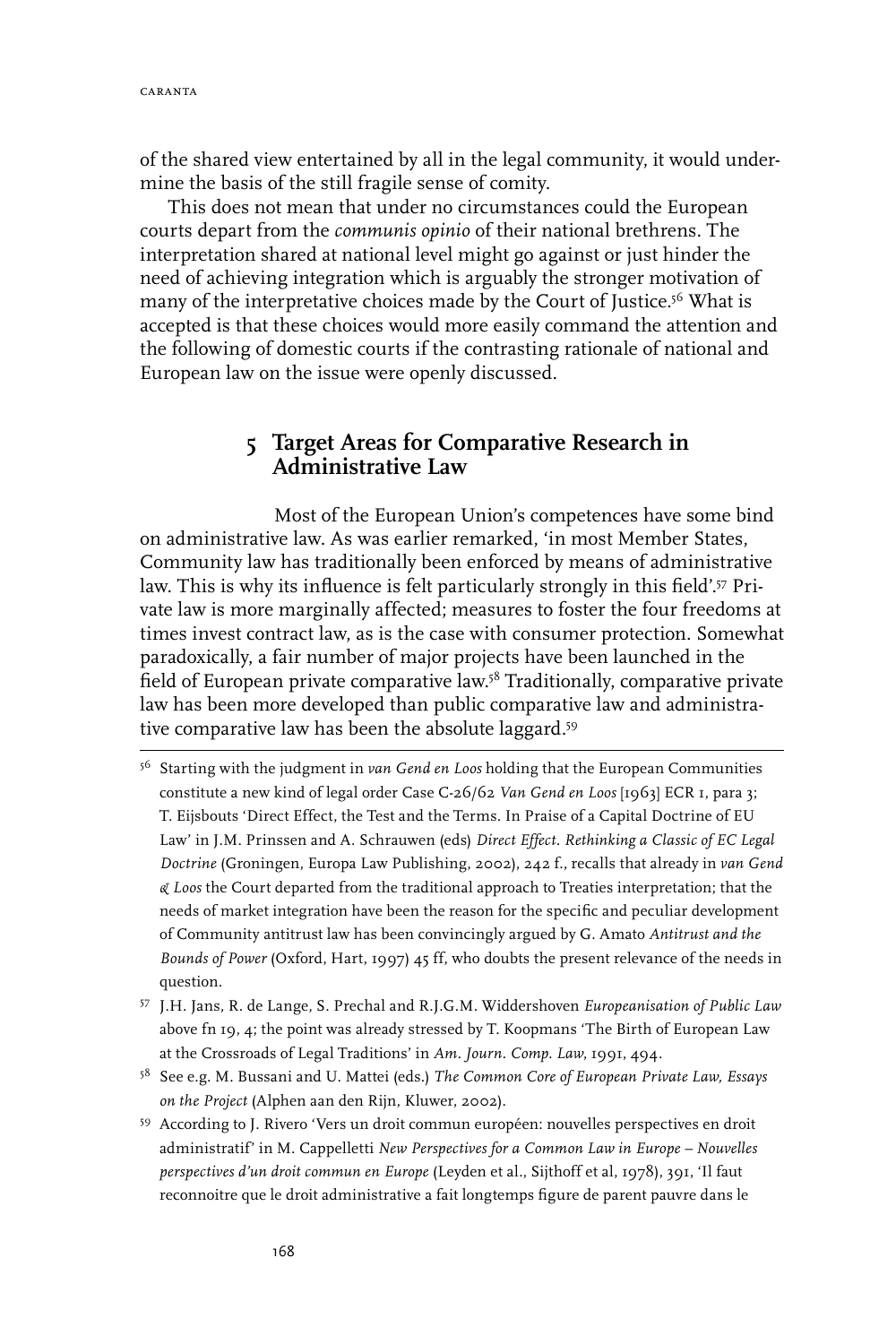The relatively more advanced developments we find in private comparative law may be due to a regrettably widely held prejudice that divergence between countries is more pronounced in public than in private law. It is often said that 'In public law the wider political setting has a deep and obvious impact on the legal problem before a court and in some respects this may accentuate the differences over the similarities that exist between different legal systems'.60 The reality could not be more different from this picture. European countries share the same basic public law structure made of democracy, separation of powers, Rule of law, and respect for human rights. These elements are not only shared, they are held to be so relevant to the European identity, that they are required as a necessary condition for the accession of new Member States (they made up the first of the Copenhagen criteria).61 Long before the European Union's *Drang nach Osten*, administrative law in the then Member States shared much in terms of problems and solutions (not to speak of the same ideological adherence to the Welfare State model).<sup>62</sup>

Now being part of the same public law organisation is by itself a powerful factor pushing for some convergence between the rules and procedures followed in giving effect to the same EU provisions.<sup>63</sup> The case law has qualified the principle of procedural autonomy of the Member States.<sup>64</sup> It is only applicable in the absence of harmonised rules and in any case national rules must comply with the principle of *effet utile*. Most of the more incisive judgments focus on judicial review; administrative procedures are still very much the province of national law, but the European case law is making inroads there too.<sup>65</sup>

monde du droit comparé, et que les spécialistes du droit privé ont occupé, et occupant encore, le devant de la scène'.

- 60 B. Markesinis *Comparative Law in the Courtroom and in the Classroom* above fn 8, 183.
- 61 Ch. Hillion 'The Copenhagen criteria and their progeny' in Ch. Hillion (ed), *EU Enlargement: a legal approach* (Oxford, Hart, 2004).
- $^{62}$  J. Rivero 'Vers un droit commun européen: nouvelles perspectives en droit administratif' above fn 58, 389 ff; the Author finds the main difference in legal techniques; of this later in the paper.
- $^{63}$  J. Rivero 'Vers un droit commun européen: nouvelles perspectives en droit administratif' above fn 58, 406.
- <sup>64</sup> The extent of the qualification being the matter for debate: see C. Kakouris 'Do the Member States possess judicial procedural "autonomy"?' *Common Market L. Rev.*, 1997, 1389; G.C. Rodriguez Iglesias – J-P. Keppenne 'L'incidence di droit communautaire sur le droit national' in *Mélanges en hommage à Michel Waelbroeck* vol. I (Bruxelles, Bruylant, 1999) 517 ; more recently M. Dougan *National remedies before the Court of Justice – Issues of harmonisation and differentiation* (Oxford, Hart, 2004), and M. Eliantonio *Europeanisation of Administrative Justice?* above fn 1.
- 65 J.H. Jans, R. de Lange, S. Prechal and R.J.G.M. Widdershoven *Europeanisation of Public Law* above fn 19, 199 ff.; J.M. Davidson 'The Full effect of Community Law – An Increasing Encroachment upon National Law and Principles' [2008/2] *REALaw* 113.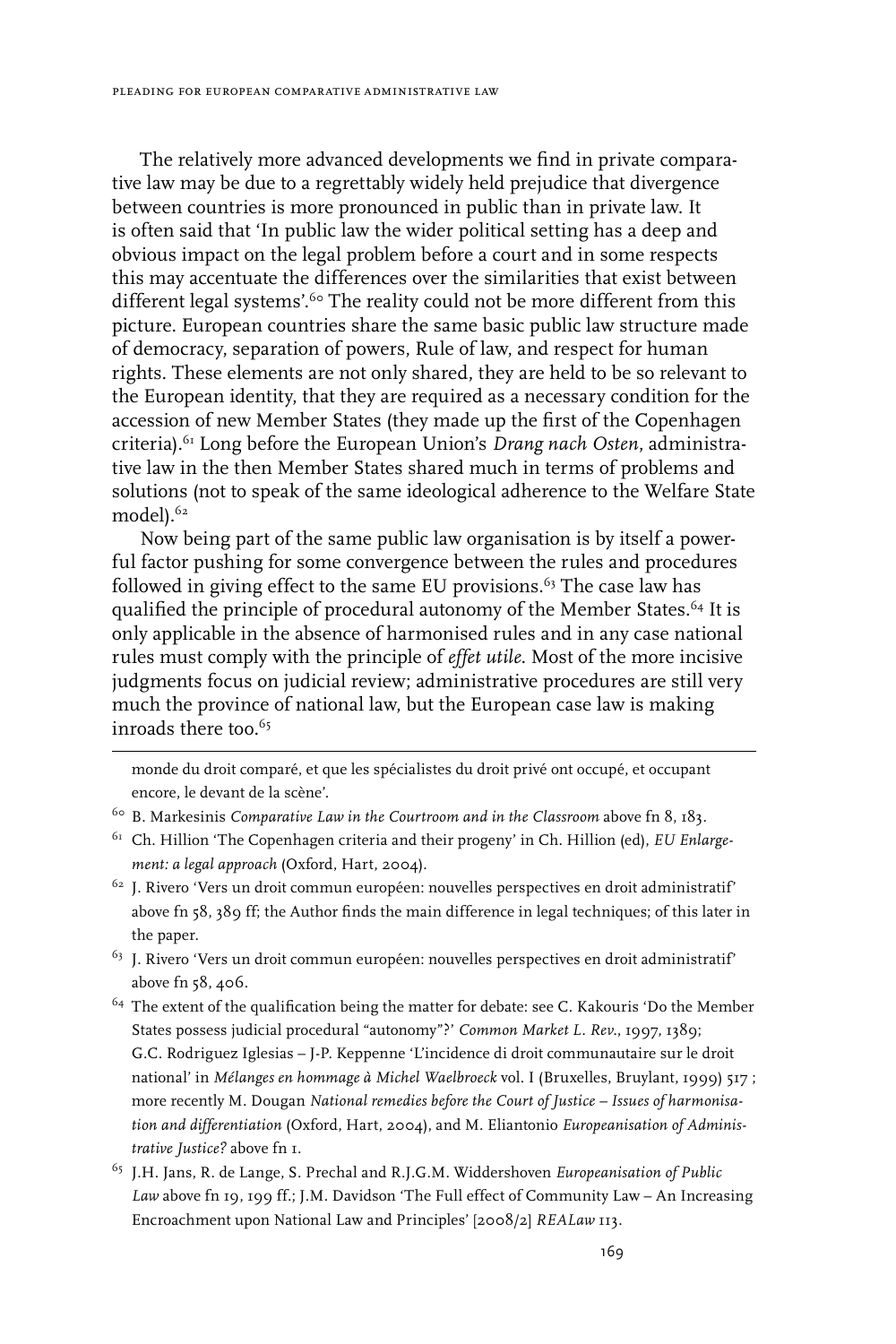caranta

In this perspective, ample scope for comparative research opens itself in administrative law. Just a few suggestions will suffice here. The first and most obvious instance is judicial review. The case law on the requirements of effective judicial protection of EU rights in front of national courts is quite robust and has been subject to massive, if not unanimous in the assessment of the legal situations, scholarly attention.66 Here it is enough to recall that 'Within the limits of effective judicial protection, many national procedural law blooms can flourish'.<sup>67</sup> More research is still needed in regards to the extent of which judgments by the European Court of Justice have actually been given effect at national level.<sup>68</sup> Related to this is the issue of the general principles of administrative law, many of which are relevant for judicial review. Concerning both judicial protection and general principle, the scope for comparative analysis would not be limited to similarities and dissimilarities between the case laws of European and national courts on the one hand, and between different domestic approaches on the other. One interesting line of investigation would relate to a sort of 'internal comparative analysis'. For instance, it could be aimed at finding out if the proportionality or the precautionary principles are used consistently in the case law of European courts or whether the same principle is differently handed in direct actions depending on whether they are brought against the European or national institutions.69 Similar researches inevitably lead to focus on the most central concepts of administrative law, foremost among them rights and other legal entitlements, and discretion. Precious work has already taken place on this.<sup>70</sup>

Organisation and procedure would also be relevant. Efficient institution and effective ways to implement European law devised in one Member State would normally command the attention if not the imitation of other countries (and from European institutions themselves) and may provide a model for measures of harmonisation. Just to give some instances, the European ombudsman has evolved from national patterns and in turn has the potential to influence their developments. The same is true concerning right of access to documents. The *MyTravel* litigation has now seen the opposing

 $66$  Above fn I and 63.

<sup>67</sup> J.H. Jans, R. de Lange, S. Prechal and R.J.G.M. Widdershoven *Europeanisation of Public Law* above fn 19, 369.

<sup>68</sup> This could ideally followed the template provided by M. Eliantonio *Europeanisation of Administrative Justice?* above fn 1; see also, with reference to the ECHR, S. Mirate *Giustizia amministrativa e Convenzione europea dei diritti dell'Uomo* (Naples, Jovene, 2007).

<sup>&</sup>lt;sup>69</sup> The latter being in my opinion the case concerning the latter principle: R. Caranta 'The Precautionary Principle in Italian Law' in M. Paques (ed.) *Le principe de précaution en droit administratif. The Precautionary Principle and Administrative Law* (Bruxelles, Bruylant, 2007) 199, and 'Le principe de précaution dans la jurisprudence récente de la C.J.C.E.', in *Aménagement – Environnement* 2008, 181.

<sup>70</sup> Results may be read in S. Prechal and B. van Roermund (eds.) *The Coherence of EU Law. The Search for Unity in Divergent Concepts* above fn 19, 3.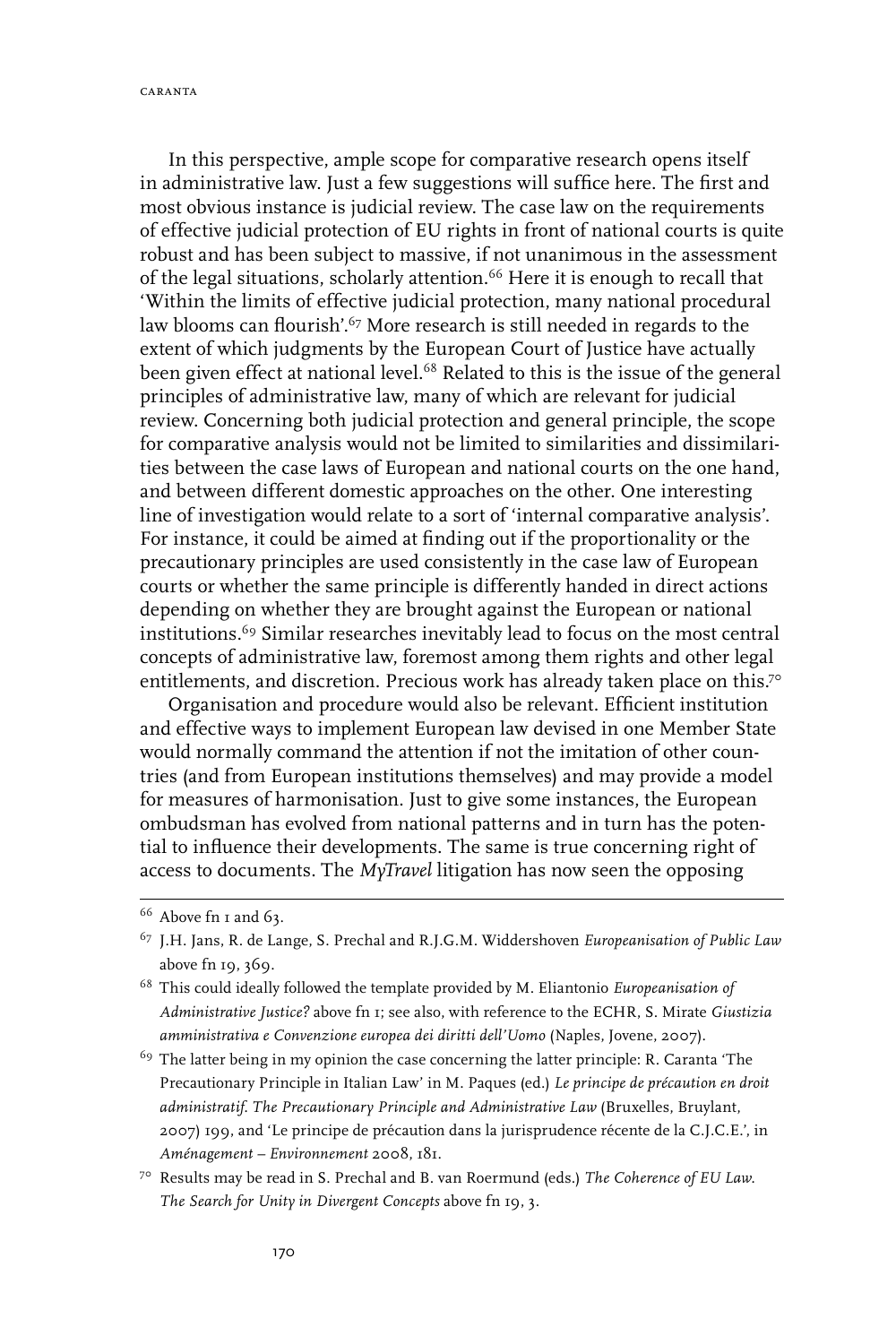armies deploying across the battle camp. Comparative research will be instrumental to the outcome of a struggle of evident constitutional value.<sup>71</sup> Finally, the problem of fraud investigations, including the guarantee of the rights of those involved, is relevant at both European and national level.<sup>72</sup>

Comparisons focusing on sector policies would also be relevant. Work has already started on some of them, such as competition (an ideal target given the fact that the institutions at both European and national level are involved in monitoring the compliance with Treaty rules),73 and public procurements, where both substantive and procedural harmonisation measures have given rise to massive case law in both European and national *fora*. 74

Different research, or different lines of the same research, should target both the law in the books and the law in action, covering all the shades from the most abstract concepts to the solutions given to specific cases. Or the other way around as it has been suggested: 'the study of a foreign legal system, especially through decisional law rather than through doctrinal writings, has the advantage of putting one initially at ease. For invariably in such studies one is starting the discovery journey by looking at litigated situations that are the same in most countries. Teaching and understanding law through cases also offers the inestimable advantage of making the student's experience of the world deepen as his study progresses in sophistication. Of course, the product of such research can, initially, be quite fragmented, resembling a painting of the pointilliste school that has to be admired by standing somewhat back and slowly taking in the whole. The contrast with the world of geometry, architecture, and consistency, which academics so like to construct, could not be greater. Yet the comparative juxtaposition of factually similar cases makes one feel at home. For the observer is comparing familiar situations and not confused by structures, terminology or

<sup>71</sup> T-403/05 *MyTravel Group*, Judgment of 09/09/2008, nyr; see the appeal Case C-506/08 *Sweden*, pending.

<sup>72</sup> *La cooperazione fra Corte dei conti europea e Corte dei conti italiana. Esame comparato delle metodologie e dei procedimenti di controlli* (Rome, Corte dei conti, Seminario di formazione permanente, 2008), which is also available in French; O. Jansen and M. Langbroeck (eds.) *Defence Rights during Administrative Investigations* (Antwerpen – Oxford, Interscentia, 2007).

<sup>73</sup> O. Essens, A. Gerbrandy and S. Lavrijssen *National Courts and the Standard of Review in Competition Law and Economic Regulation* (Groningen, Europa Law Publishing, 2009).

<sup>74</sup> Jean-Bernard Auby is heading a major research group on comparative public contracts law http://www.public-contracts.net ; a big Comparative Law on Procurement Treatise is due this year. A group more focused on Community law has started the *European Public Contract Law Series* with the Danish publisher DIØF, the first volume being M. Comba and S. Treumer (eds.) *The In-House Providing in European Law* (forthcoming); see also the special issue of *Public Procurement L. Rev.* 3/2009 edited by Steen Treumer and focusing on the difference between selection and award criteria.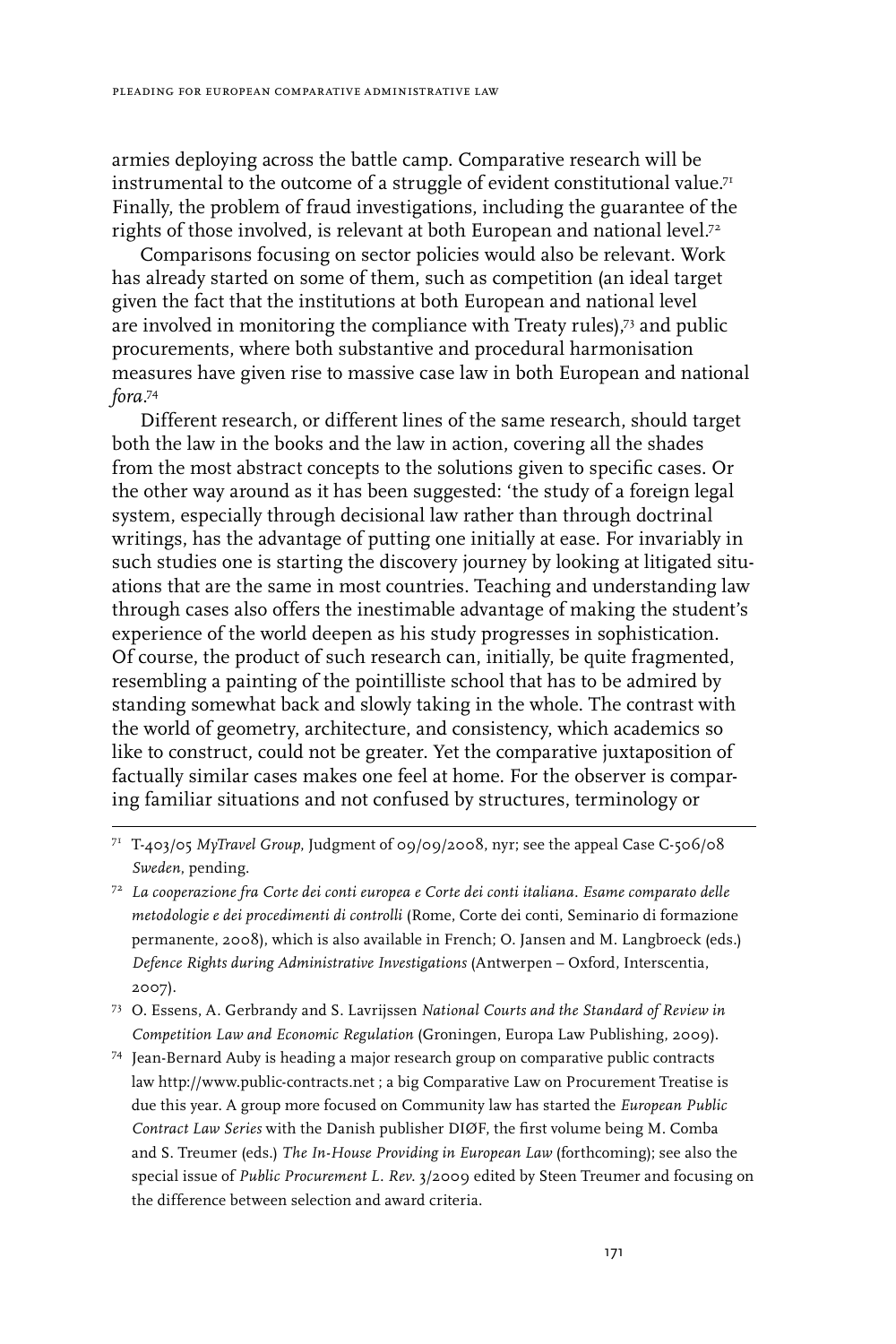concepts that are either untranslatable or. If apparently easy to translate, misleading'.75 Markesinis further maintains the necessity to search for the policy considerations which are the real reason for the interpretative choices.76 However, the *Begriffshimmel* also deserves its share of the limelight; the structures, terminology or concepts provide the materials for what consistency and predictability there is in law; it's only natural that, actually shaping the legal mind, they may condition the outcome of the legal reasoning in specific cases.77

### **6 Conclusions**

Building an integrated legal order needs a lot of communication and exchange between the constituent parts, quite more than is presently seen in the European Union.<sup>78</sup> It is not just that courts at all levels will greatly benefit from knowing the case law of different jurisdictions. Robust flow of information will lessen the still large barriers separating different legal orders. What is more important, it will make the evolution from plurality to comity possible. It seems too reductive to say that 'Comity normally means little more than courtesy'.79 That may be true in so far as we consider comity between (sovereign States).<sup>80</sup> Judicial comity is somewhat deeper, involving deference and respect due by a court to another court independently from their rank in a hierarchy.<sup>81</sup>

What we are concerned with here, however, is not the niceties of the possibly different notions of comity in international and other branches of law. The point is that courts across the borders share a common sense of belonging to the legal profession. Building upon this and making communication stronger will lead to a deeper common understanding.

- $7^8$  Or 'conversation' as is preferred by A-M. Slaughter, A. Stone Sweet and J.H.H. Weiler (eds.) *The European Courts and National Courts* above fn 13 (see 'Prologue', v).
- 79 R. Cross and J.W. Harris *Precedent in English Law*, above fn 2, 89.
- 80 And see *A Dictionary of Law* 7th (Oxford, Oxford University Press, 2009) ad vocem.
- <sup>81</sup> A Dictionary of Law above fn 79, ad vocem.

<sup>75</sup> B. Markesinis *Comparative Law in the Courtroom and in the Classroom* (Oxford, Hart, 2003) 183.

<sup>76</sup> *Ibid.*, exp. 194 ff.

<sup>77</sup> As was remarked by J. Rivero 'Vers un droit commun européen: nouvelles perspectives en droit administratif' above fn, 391, 'entre les problèmes concrets et l'idéologie don't procède leur solution, le droit interpose sa technique. C'est elle qui permet de passer de l'une aux autres, à travers les cheminements qu'elle impose, qu'ils'agisse de la méthode de formulation de la règle, c'est à dire des sources, des abstractions par lesquelles elle schematise les réalités, c'est à dire des categories fondamentales, ou des voies qu'elle propose à celui qui veur défendre son droit, c'est à dire des procédures'.